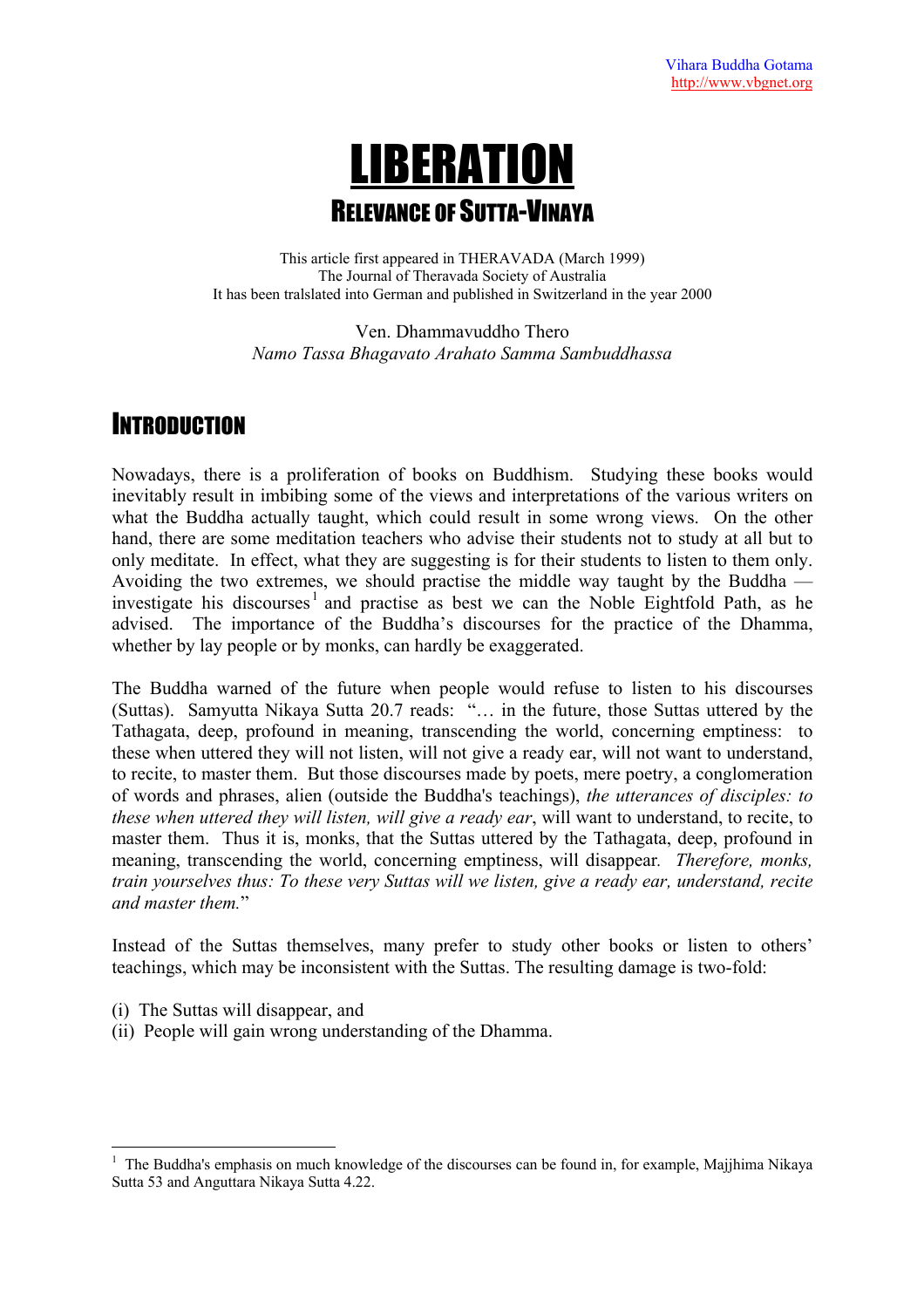### NIKAYA

The Suttas are contained in the Sutta Pitaka (Treasury of Discourses), within which are five collections (nikayas). Of these, the first four are:

- (i) Digha Nikaya consists of three books of long discourses (34 Suttas);
- (ii) Majjhima Nikaya comprises three books containing middle length discourses (152 Suttas);
- (iii) Samyutta Nikaya contains about 2000 short discourses in five books; and
- (iv) Anguttara Nikaya contains about 2000 short discourses in five books.

Khuddaka Nikaya, the fifth, is the "minor" or "small" collection. Although termed "small", it is in fact the largest as more and more books have been added to it over the years. It has grown to fifteen books in the Thai and Sri Lankan versions. In 1956, the Sangha Council in Burma added another three books, which are not the Buddha's own words. These three additions are Milinda Panha, Petakopadesa and Nettipakarana. This is how the Khuddaka Nikaya grew from a minor collection to become a major collection! In the future, say in 500 or 1,000 years' time, this would definitely create even more confusion. Out of the eighteen books now, probably only six are reliable in that they do not contradict the four Nikayas. These six reliable books are the Dhammapada, Sutta Nipata, Theragatha, Therigatha, Itivuttaka and Udana.

As Buddhists, we should be familiar with the Suttas and if possible obtain our own copies. It is a sad fact that whereas we rarely find Muslims without the Quran or Christians without the Bible, yet we find many Buddhists without the Nikayas.

# DHAMMA-VINAYA IS OUR TEACHER

Nowadays, the Buddha's teachings are often referred to as Tipitaka or Tripitaka (Three Treasuries), although they were called "Dhamma-Vinaya" by the Buddha in the discourses. In Anguttara Nikaya Sutta 4.180, *the Buddha specifically refers to Dhamma as the Suttas (discourses)*. Vinaya is the disciplinary code of monks and nuns. In the Nikayas, it is also implied that the Suttas are "Saddhamma" which means "true Dhamma".

The true Dhamma is embodied in the earliest discourses of the Buddha found in the Digha, Majjhima, Samyutta and Anguttara Nikayas, and the six books of Khuddaka Nikaya mentioned above. These Nikayas are generally accepted by all schools of Buddhism to be the original teachings of the Buddha, unlike other books which are controversial because they contain some contradictions with the Nikayas. *The earliest discourses in the Nikayas are very consistent and contain the flavour of liberation from suffering.* 

 In the Mahaparinibbana Sutta (Digha Nikaya Sutta 16), which details the demise of the Buddha*, the Buddha advised the monks: "Whatever Dhamma-Vinaya I have pointed out and formulated for you, that will be your Teacher when I am gone."* This is a very important statement the significance of which has been overlooked by many Buddhists. Because many Buddhists have not heard this advice or grasped its significance, they search far and wide for a teacher; a teacher they can be proud of and brag about his attainments, etc.. Some even travel halfway round the world or more in such a search.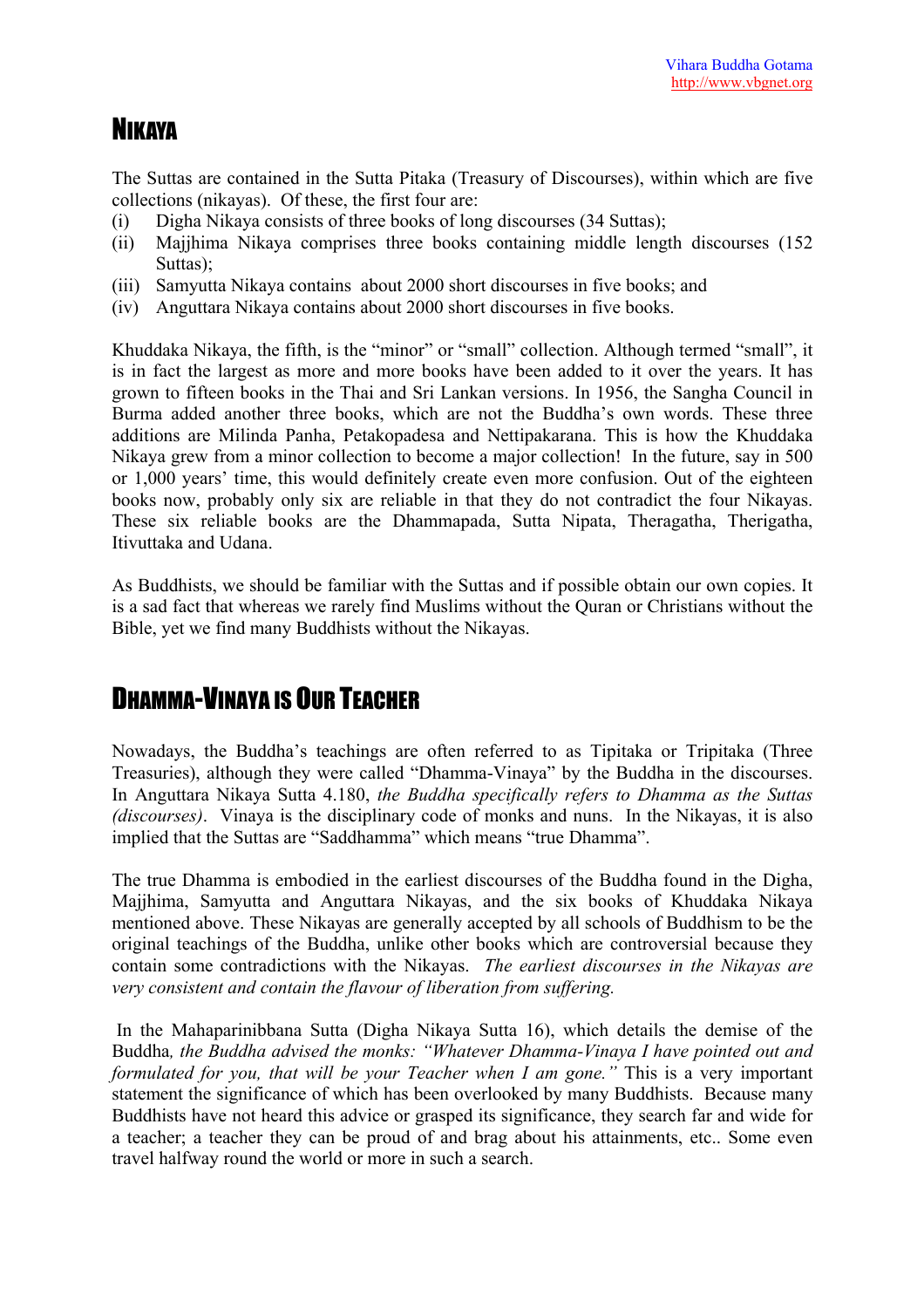These people create personality cults based on the perceived goodness of the teacher rather than on the Dhamma-Vinaya itself. In some cases, after many years, their master passes away leaving them high and dry. Despite the passage of time, the followers have not made much progress and have failed to taste the essence of the Dhamma. They would feel empty. As such, we must always remember that the Dhamma-Vinaya is our foremost Teacher.

Again, in Digha Nikaya Sutta 16, the Buddha said: *"Monks, be a lamp unto yourselves, be a refuge unto yourselves, with no other refuge. Take the Dhamma as your lamp, take the Dhamma as your refuge, with no other refuge."* In other words, we should depend solely on ourselves and on the Buddha's words.

### The Buddha's Words Take Precedence

Let us consider what happened after the Buddha's passing away. About 100 years after the Buddha passed into Nibbana, conflict arose among the monks. The Second Sangha Council was consequently called to resolve these differences. Ten points were disputed, one of which concerned whether we should always follow the advice of our Teacher. *In this case, it was decided that if a monk's teachings or instructions were in accordance with the Buddha's teachings (i.e. the earliest Suttas and Vinaya), then his words should be followed. However, if his instructions contradicted the Buddha's teachings, they should be ignored.* 

Thus the Second Sangha Council's ruling on this matter was very clear and definite: the Buddha's words take precedence over any monk's words. Buddhists should therefore become familiar with the Suttas so that they can judge whether the instructions of monks or some other teachers are in accordance with the Buddha's teachings. This is why Buddhists should always remember the Dhamma-Vinaya is their foremost Teacher; more specifically for laypeople, the earliest discourses in the Nikayas.

### Refuge only in the Buddha, Dhamma, and Sangha

In the Suttas, the Buddha referred to a monk as a kalyanamitta (good friend). A monk is a good friend who introduces you to the Buddha's teachings and encourages you in the spiritual path. It is you, however, who have to take the three refuges (i.e. dependence) in the Buddha, Dhamma and Sangha. But nowadays, some people have added a fourth refuge (i.e. refuge in a monk or a teacher) which contradicts the Buddha's teachings. This is made very clear in the Suttas.

For instance, in Majjhima Nikaya Sutta 84, there was an Arahant who taught very impressively and a king asked to take refuge in him. The Arahant replied that refuge could not be taken in him but only in the Buddha, Dhamma and Sangha. The king then asked where the Buddha was. The Arahant explained that the Buddha had passed into Nibbana, but even so people should still take refuge in the Buddha, Dhamma and Sangha. This shows we should always acknowledge the Buddha as our foremost Teacher, now embodied in his teachings (Dhamma-Vinaya). The Dhamma refers to his discourses (suttas). The Sangha is the community of monastics, ideally those who are Noble  $(Ariya)^2$  $(Ariya)^2$ .

 $\overline{a}$ 

<span id="page-2-0"></span><sup>&</sup>lt;sup>2</sup> Majjhima Nikaya Sutta 142.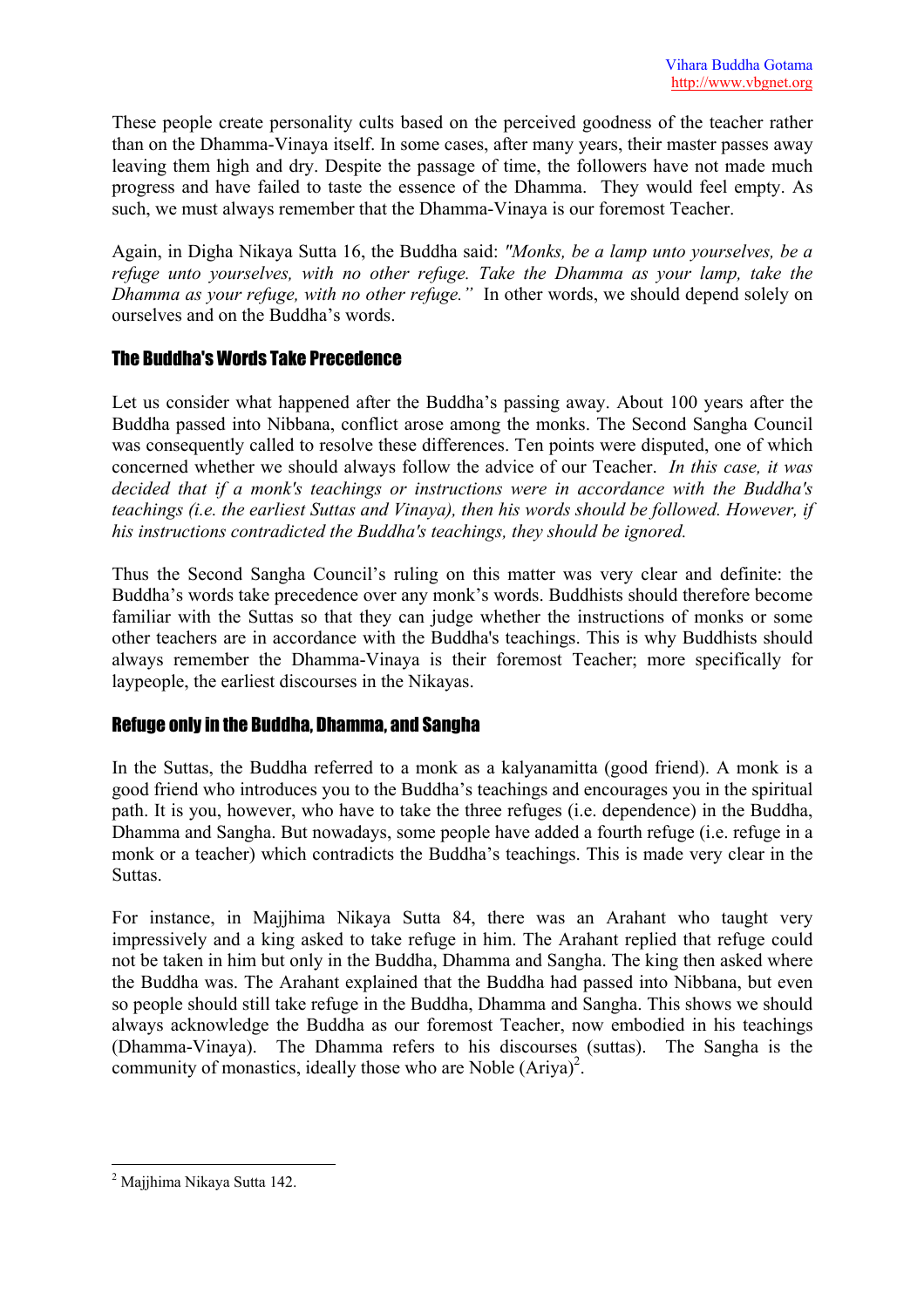#### World-renowned Teacher can have Wrong Views

It is very difficult to distinguish between an Ariya and a non-Ariya, and we cannot rely on hearsay alone. Recommendations that such and such is a very famous monk who has many high attainments, etc., are very unreliable.

As the Buddha stated in the Anguttara Nikaya Sutta 5.88, it is possible that a world-renowned monk of very senior status, with a huge following of lay and monastic disciples, and who is highly learned in the scriptures, can have wrong views. The Buddha gave us this warning for the future (i.e. nowadays) as he saw and knew that even such monks could not be relied upon. Therefore, the Suttas (and Vinaya for monastics) should be relied on and made our foremost teacher. Other teachers can be spiritual friends only.

*In Anguttara Nikaya Sutta 4.180, the Buddha taught the great authorities. He advised that when any monk says that such and such are the teachings of the Buddha, we should, without scorning or welcoming his words compare those words with the Suttas and Vinaya. If they are not in accordance with the Suttas and Vinaya, we should reject them.* 

Again, this illustrates how a strong grasp of the Sutta-Vinaya is a reliable guide to what the Buddha actually taught. This knowledge enables us to distinguish between a teacher who teaches the true Dhamma and another who has wrong views.

#### Significance of Saddhamma

In Samyutta Nikaya Sutta 16.13, the Buddha warned that the true Dhamma would remain unadulterated for 500 years after his passing into Nibbana. Thereafter, it will become very difficult to distinguish the true teachings from the false. Why? Because although many of these later books contain a lot of Dhamma, some adhamma (i.e. what is contrary to the Dhamma) are added here and there. These alterations scattered throughout these texts are only noticeable if one is sharp and very well versed in the earliest suttas. Otherwise, one would find it very difficult to distinguish the later books from the earlier ones.

### Analogy to Gold Trading

In this same Sutta, the Buddha likened this situation to gold trading. He said that at that time people still wanted to buy gold because only pure gold was being sold in the market. But one day, people would make counterfeit gold of such quality that it would be indistinguishable from real gold. Under these circumstances, people will become wary. They will be reluctant to buy gold because they are afraid what they buy may be counterfeit gold. In the same way, the Buddha said in the future the Dhamma would become polluted. When that happens, it will be very difficult to distinguish the true Dhamma from the false, and people will lose interest in the Dhamma. Therefore, we must take the trouble to find out what is the true Dhamma, and not become confused.

#### Importance of Right View

Why is it very important to ensure that we study only the true Dhamma? We know that the only path out of Samsara (round of rebirths) as taught by the Buddha is the Ariyan Eightfold Path. Majjhima Nikaya Sutta 117 states that the Ariyan Eightfold Path starts with Right View. Without Right View one has not entered upon the Path. According to this Sutta, Right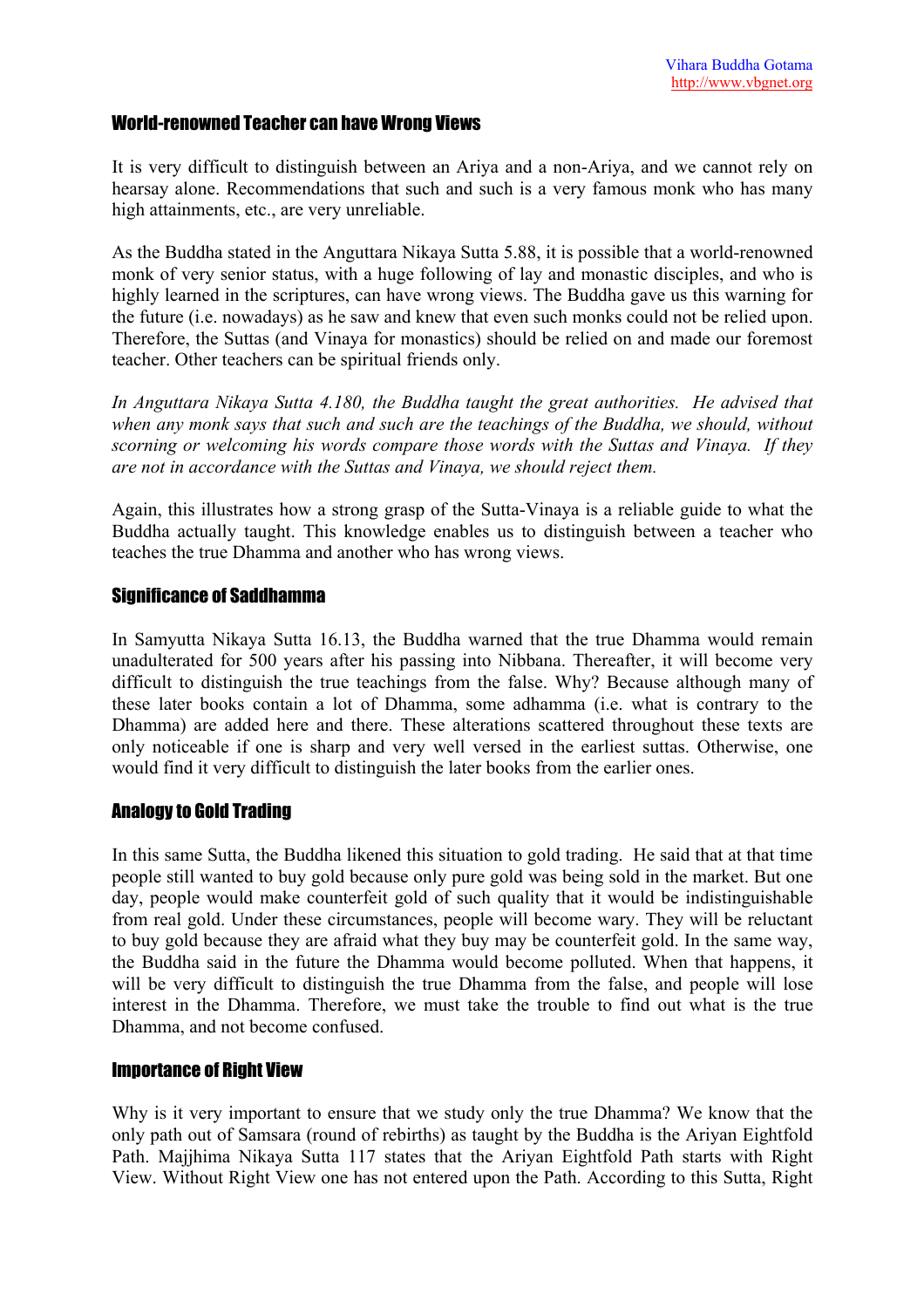View will lead to Right Thought, and that will lead to Right Speech. Right Speech will lead to Right Action. Right Action, in turn, will lead to Right Livelihood, which leads to Right Effort. Finally, Right Effort will be the basis for Right Recollection which leads to Right Concentration. In this way, based on Right View, the factors of the Ariyan Eightfold Path are cultivated and developed one by one.

Samyutta Nikaya Sutta 45.1.8 also states that a person with Right View understands the Four Ariyan Truths. If a person fully understands the Ariyan Truths he will become an Arahant or a Pacceka Buddha, or even a Sammasambuddha. Even a comparatively shallow understanding of the Ariyan Truths will enable one to become an Ariya, a noble one. Right View is the condition for stream entry. Anguttara Nikaya Suttas 9.20, 10.63, and Samyutta Nikaya Sutta 13.1 confirm that the Sotapanna is endowed with Right View. Clearly, the first thing one must acquire in the practice of the Ariyan Eightfold Path is Right View. Right View is extremely important.

### BENEFITS OF LISTENING TO DHAMMA

The Buddha called his disciples savakas (listeners or hearers), stressing the importance of listening to the Suttas. The Suttas and Vinaya show clearly that all people who attained the first stage of Ariyahood did so by listening to the Buddha's discourses. Today, we are very fortunate to have the Buddha's discourses, exactly as he spoke them, contained in the Nikayas. Reading the Suttas can be like sitting next to the Buddha and listening to him. It is wise not to waste this rare opportunity to investigate deeply into the earliest Suttas.

In Digha Nikaya Sutta 14, the Buddha stated that six Buddhas<sup>3</sup> [a](#page-4-0)ppeared over 91 worldcycles. That is to say, on average, a Buddha appeared once in over ten world-cycles. The Buddha gave a simile to illustrate the unimaginably long time span of a world cycle (Samyutta Nikaya 15.1.5). Rare, indeed, is a Sammasambuddha. We are blessed to live in the age of the Dhamma! This is as good as living during the Buddha's time. In fact, had we lived then, we might not have been able to familiarise ourselves with as many Suttas as we can now, when the discourses (about 5,000) are available in book form.

### Sotapatti (Stream Entry) Attained by Listening to Dhamma

In Anguttara Nikaya Sutta 5.202, the five advantages of hearing the Dhamma are enumerated. One of them is the attainment of Right View. Since attaining Right View is synonymous with attaining Ariyahood, it is clear that hearing Dhamma can make one an Ariyan disciple.

Majjhima Nikaya Sutta 43 states that two conditions are needed for the arising of Right View:

(i) Listening to the Dhamma, and

 $\overline{a}$ 

 $(iii)$  Thorough consideration (yoniso manasikara)<sup>[4](#page-4-1)</sup>.

<span id="page-4-0"></span><sup>&</sup>lt;sup>3</sup> Later books talk about 28 Buddhas. This is a good example to illustrate how things can be changed in later books. Similarly, one may not realise other more serious discrepancies, unless one is familiar with the Buddha's words in the Nikayas.

<span id="page-4-1"></span><sup>&</sup>lt;sup>4</sup> Yoniso Manasikara means being able to consider or attend to (manasikara) a problem up to its source (yoni), i.e. thoroughly, so the two words mean thorough consideration/attention.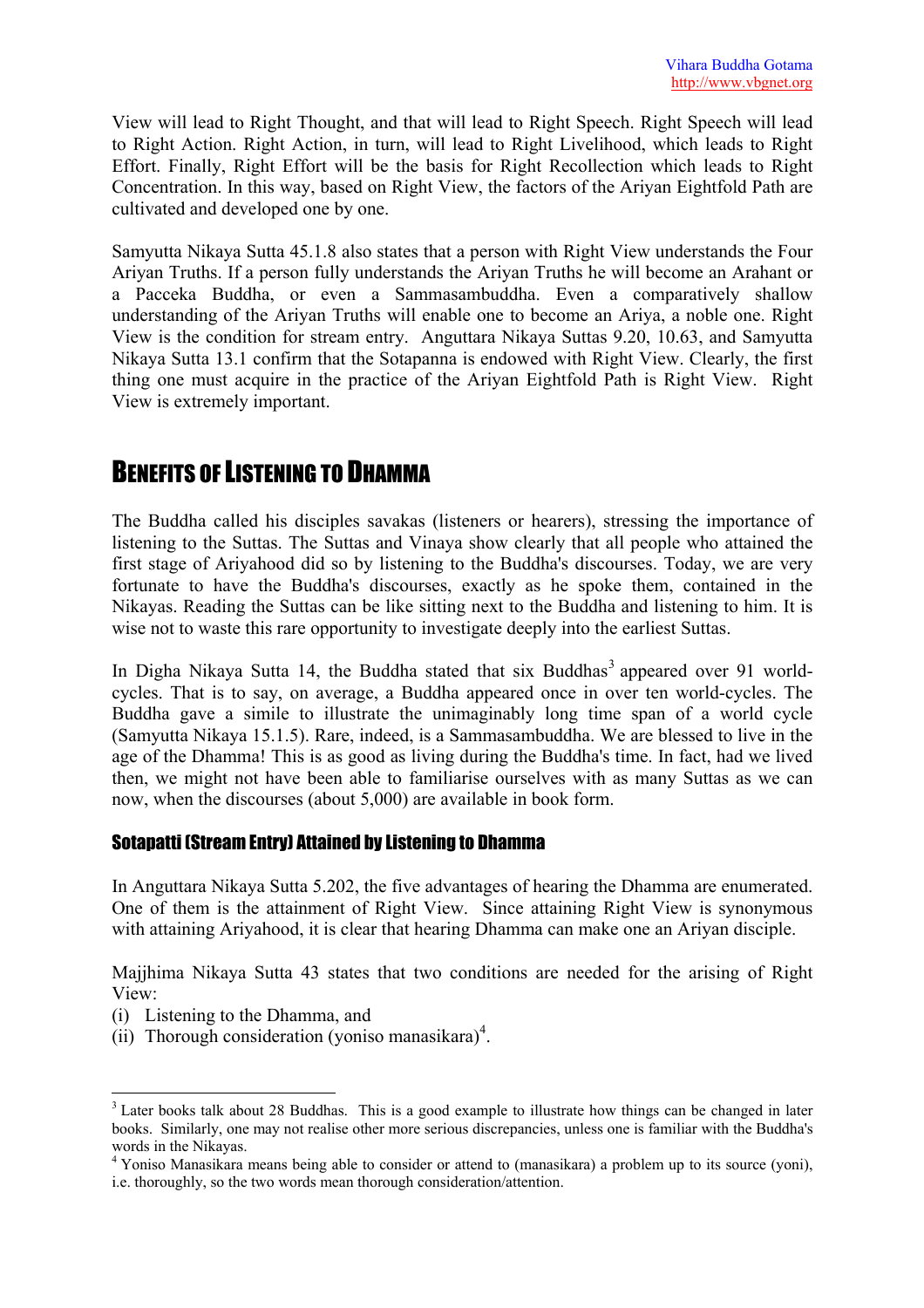This is the second confirmation that stream entry (First Path ariya)<sup>[5](#page-5-0)</sup> can be attained by listening to the Dhamma.

In Samyutta Nikaya Sutta 46.4.8, the Buddha gave another confirmation. He said that when one listens to the Dhamma with thorough attention, the five hindrances (nivarana) do not exist and the seven factors of enlightenment (bojjhanga) are complete. These are the conditions to become an Ariya. Therefore, if we listen to the Dhamma with thorough attention we can become Ariyas.

Anguttara Nikaya Sutta 10.75 tells about the person who is saved by Dhamma: "… for he has listened (savanena), he has done much learning (bahusacca), he has penetrated view, he wins partial release ... the ear for Dhamma (dhammasota) saves this person."

The word Sotapatti consists of sota meaning "stream" or "ear", and apatti meaning "entering into". Normally, Sotapatti is translated as "stream-entry" but it can also mean "ear-entry" in the sense of the ear being penetrated by the Dhamma. A close study of the Suttas suggests that the latter translation is also valid because the Buddha's disciples were called savakas or listeners (of the Dhamma), and he generally referred to them as "Ariyan disciples" in the Suttas (e.g. Anguttara Nikaya Suttas 4.58 and 5.41).

Samyutta Nikaya Sutta 55.6.5 explains the four factors necessary to attain Sotapatti (Sotapattiyangani):

- (i) Associating with true persons, i.e. persons who understand the true Dhamma,
- (ii) Listening to the true Dhamma,
- (iii) Thorough consideration, and

 $\overline{a}$ 

(iv) Practising Dhamma in accordance with the Dhamma, i.e. living your life according to the Dhamma — for instance, keeping the precepts etc..

Furthermore, we find in the Suttas and Vinaya that all the people who attained stream entry (First Path) did so by listening to the Dhamma. Such people were said to have attained the Vision of the Dhamma (dhammacakkhu), by which the Suttas explain as realizing that "All that is subject to arising/birth, is subject to cessation/death". Such a person is also said to have "understood the (basic) Dhamma, crossed beyond doubt, and become independent of others in the Buddha's teaching".

### Sotapanna and Sakadagamin Do Not Need Perfect Concentration

In Anguttara Nikaya Suttas 3.85 and 9.12, the Buddha said that Sotapanna and Sakadagamin (first and second fruition Ariyas) have perfect morality. The third fruition Anagamin has perfect morality and perfect concentration. The fourth fruition Arahant has perfect morality, perfect concentration and perfect wisdom.

These two Suttas indicate that the attainment of the Anagamin and the Arahant stages must have perfect concentration, which is always defined as the four jhanas or one-pointedness of mind by the Buddha in the Suttas (e.g. Samyutta Nikaya Suttas 45.1.8 and 45.3.8). This is again confirmed by Majjhima Nikaya Sutta 64 which says outright that it is impossible to

<span id="page-5-0"></span> $<sup>5</sup>$  According to S.N.25.1, a person attains the First Path Ariya (stream entry) stage from understanding the</sup> Dhamma, and before his death will attain the First Fruition (Sotapanna) stage.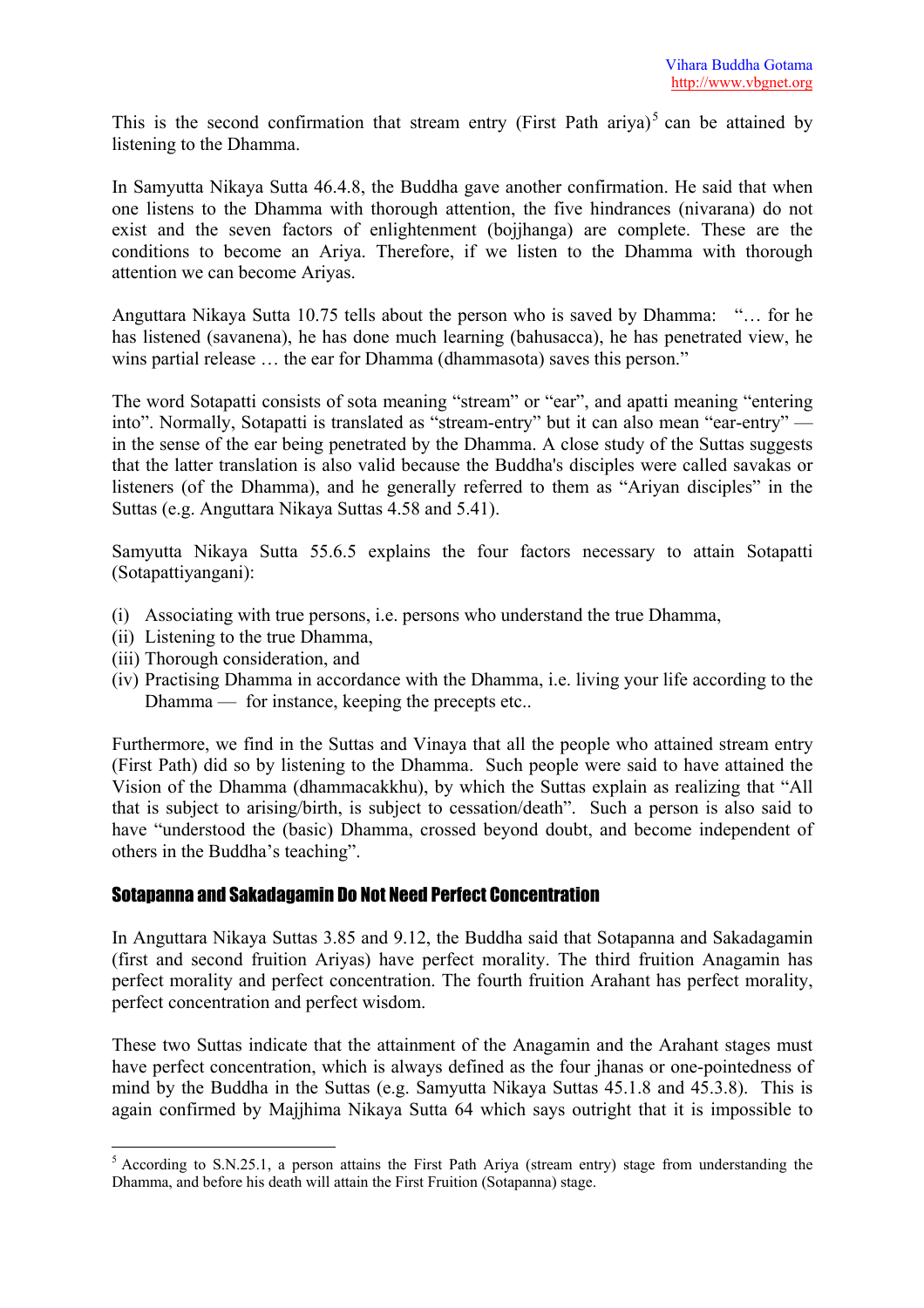become an Anagami or Arahant without jhana. It is interesting to note that the Sotapanna and Sakadagamin do not typically have perfect concentration, (i.e. jhana is not a prerequisite). The difference between these two attainments is that the Sakadagamin has reduced more lust, hatred and delusion compared with the Sotapanna.

The reduction of lust, hatred and delusion requires a certain amount of Samadhi (Concentration) because these defilements are connected to the five hindrances (attainment of Perfect Samadhi results in the abandonment of the hindrances). Two of these hindrances are sensual desire (similar to lust), and ill will (related to hatred). This further corroborates the point that stream entry can be attained by listening to the Dhamma with thorough consideration/attention.

And we do find in the Suttas and Vinaya that many who came to listen to the Buddha teach for the first time attained stream entry. Also, Samyutta Nikaya Sutta 55.1.2 states that the characteristics of the Sotapanna are unshakable confidence in the Buddha, the Dhamma, and the Sangha, as well as Perfect Morality. There is no mention of meditation.

### Sotapanna Stage Relatively Not Difficult to Attain

Anguttara Nikaya Sutta 3.9.85 states that despite having perfect morality, Ariyas can still have minor transgressions of the precepts. For instance, Samyutta Nikaya Sutta 55.3.4 mentions the demise of a Sakyan named Sarakani, after which the Buddha proclaimed that Sarakani had attained the Sotapanna stage at his death. This annoyed a number of the people as Sarakani was known to have failed in his training and had taken to drink.

The people were angry because the Buddha called Sarakani a Sotapanna even though the latter had taken to drink<sup>6</sup>. This seemed to indicate that they knew Sarakani was quite a heavy drinker. People found it hard to believe that he was a Sotapanna. When the Buddha was informed that many people disbelieved Sarakani attained Sotapanna, the Buddha said: "… Why, Mahanama, if these great Sal trees here could know what is spoken well and what is spoken ill, I would proclaim even these great trees to be Sotapannas … bound for enlightenment. Much more then do I proclaim Sarakani the Sakyan to be one ...."

This incident goes to show that the state of Sotapanna need not be as difficult to attain as many people think. The problem might be that they do not make enough effort to study the discourses, which is our best guide or teacher (as advised by the Buddha) for Right View.

Majjhima Nikaya Sutta 14 tells how a cousin of the Buddha, Mahanama, came to see the Buddha and said that he had learnt the Dhamma for a long time and knew that greed, hatred and delusion were defilements. Yet, he said that sometimes he could not control his mind when it was invaded by these defilements. He asked the Buddha whether this was because there were some states that he had not abandoned internally.

The Buddha replied that even if an Ariyan disciple had seen with wisdom that greed, hatred and delusion were wrong, he might still be attracted by sensual pleasures unless he had attained piti (delight) and sukha (happiness). Piti and sukha are factors of the Jhana state.

<span id="page-6-0"></span> $\overline{a}$ <sup>6</sup> Perhaps it should be mentioned here that Perfect Virtue in the Ariyan Eightfold Path encompasses Perfect Speech, Perfect Action and Perfect Livelihood.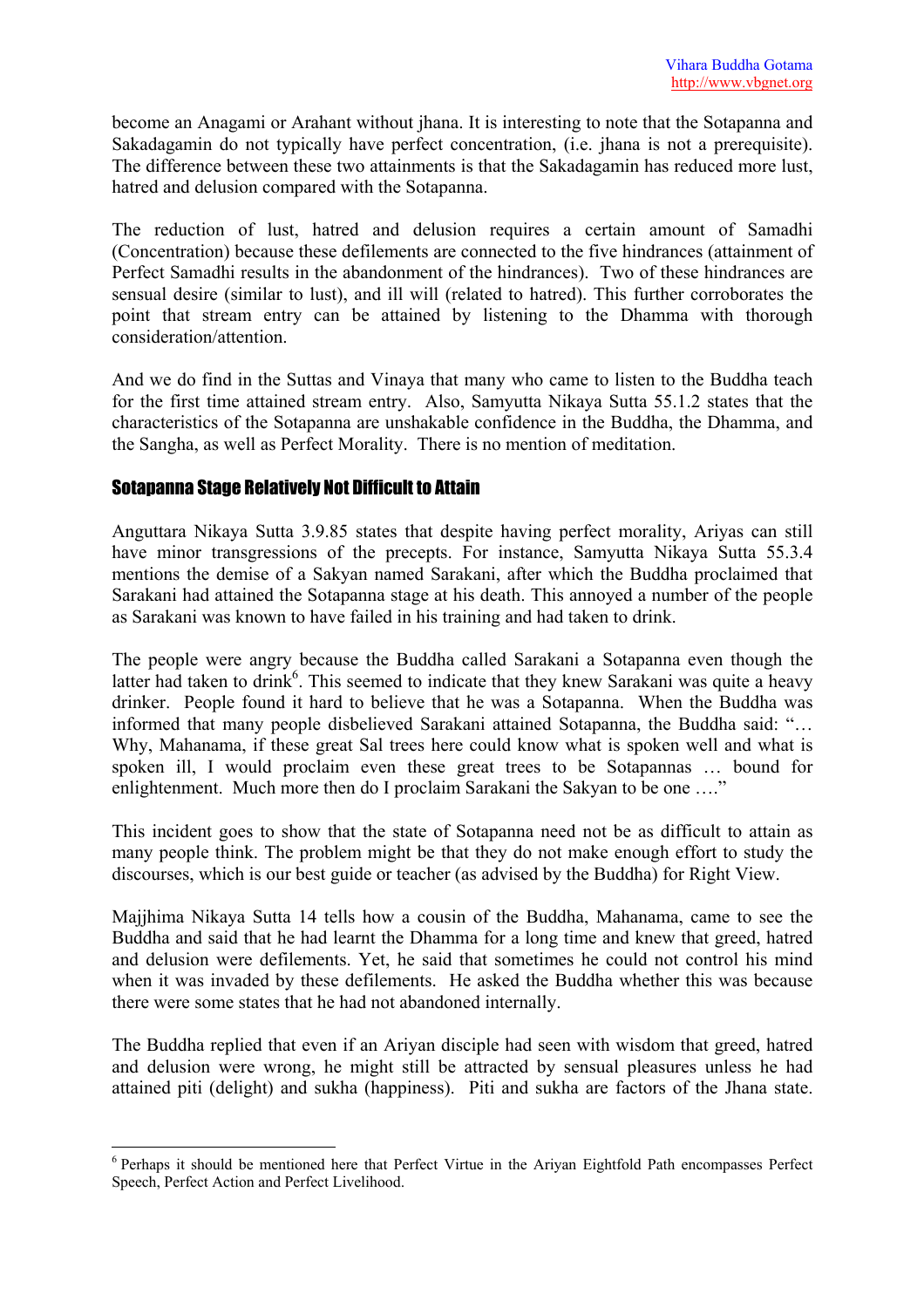Jhana may be translated as a "state of mental brightness" when the mind becomes bright because of satipatthana (intense recollection)<sup>[7](#page-7-0)</sup> and concentration.

Unless we have attained one-pointedness of mind and experienced the bliss which is higher than sensual pleasure, we cannot help but be attracted to sensual pleasures. The commentaries state that Mahanama was already a Sakadagamin at that time. Thus, this Sutta shows that there can be Ariyans who have not attained jhana and who can be influenced by greed, hatred and delusion. Again, this proves, in this context, that the Sotapanna stage need not be as high as some people think.

There is evidence in the Suttas and Vinaya that very ordinary people attained stream entry upon listening to the Dhamma for the first time. For example, in the Vinaya books (Cullavagga, Chapter 7), we find that the 31 men despatched to murder the Buddha all attained stream entry when the Buddha preached to them. On another occasion, 120,000 inhabitants of Rajagaha attained stream entry when they heard the Buddha's discourse (Mahavagga, Chapter 1).

### NO LIBERATION WITHOUT KNOWLEDGE OF DHAMMA AND JHANA

The Buddha struggled with the utmost effort to attain liberation. For six years he tried all ways practised by various teachers but without success. According to Majjhima Nikaya Sutta 36, he sought for an alternative way to liberation *and recalled his attainment of jhana when he was young under the rose-apple tree. Then following on that memory, came the realization "That is the path to enlightenment."* He thought, "Why am I afraid of that pleasure (born of jhana) that has nothing to do with sensual pleasures and unwholesome states?"

Thereafter, he attained the four jhanas. With the concentrated mind which was "purified, bright, unblemished, rid of imperfections," he directed it to the knowledge of his manifold past lives. Only when he attained the psychic powers and recalled his past lives "with their aspects and particulars," that the Dhamma he learnt from Kassapa Buddha<sup>[8](#page-7-1)</sup> were recalled. Subsequently, he directed his mind to knowledge of the passing away and reappearance of beings. Thereafter, he contemplated on the Four Ariyan Truths and attained liberation.

On the other hand, his disciples required only several days to attain liberation because of the Dhamma knowledge taught to them by the Buddha — Venerable Sariputta took fourteen days, Maha Kassapa eight days, and Maha Moggallana only seven days. External sect ascetics without knowledge of the Dhamma, however, do not attain liberation even though they attain jhana. But when some of them who had already attained jhana heard the Dhamma, they immediately attained liberation.

 $\overline{a}$ 

<span id="page-7-0"></span> $^7$  About eight suttas (e.g. Anguttara Nikaya Sutta 5.2.14) define sati as "to remember and call to mind what was said and done long ago", i.e. recollection or memory. Patthana means intense or extreme state. Thus, satipatthana means an intense or extreme state of sati.

<span id="page-7-1"></span> $8 \text{ In }$  Majjhima Nikaya Sutta 81 and 123, the Buddha said that in his previous life he became a monk disciple of Kassapa Buddha — following which he was reborn in the Tusita Heaven. Thereafter, he took rebirth as a human being and attained enlightenment.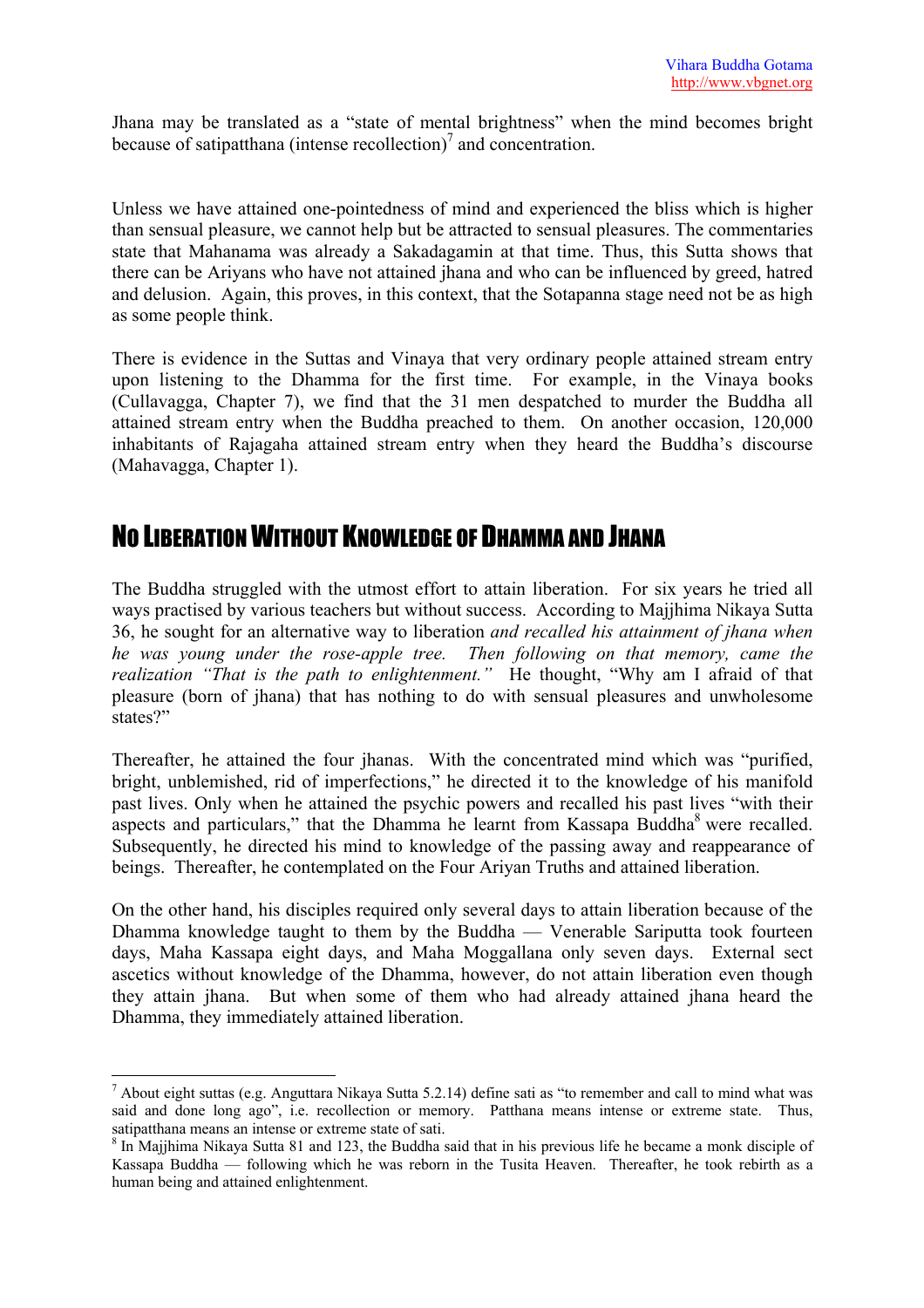However, when we hear the same Dhamma (sutta) now, we fail to attain liberation mainly due to not possessing jhana. This shows that both knowledge of the Dhamma and attainment of jhana are necessary for the full liberation (Arahanthood), in addition to the other factors of the Ariyan Eightfold Path.

### FIVE OCCASIONS TO ATTAIN LIBERATION

Anguttara Nikaya Sutta 5.3.26 is very interesting. It describes the five occasions when a monk attains liberation. These are:

- 1) **Listening to the Dhamma:** It brings joy, especially if one has an affinity for the Dhamma. This will naturally calm the mind and make it peaceful and tranquil. A tranquil mind easily becomes concentrated. With a concentrated mind, insight will arise.
- 2) **Teaching the Dhamma:** To teach the Dhamma, one needs to understand and reflect on the Dhamma. From here, joy also arises which will lead successively to tranquility, concentration and insight.
- 3) **Repeating Dhamma:** Although not common nowadays, it was quite common during the Buddha's time when books did not exist. At that time, the Dhamma was preserved and passed on to the next generation by people who memorised them through regular recitation. If monks are going to pass on the Dhamma, they have to be very familiar with the Dhamma. Thus, monks spent a lot of time reciting the Dhamma.

In fact, in those days, it was the monks' duty to repeat and recite the Dhamma. This constant repetition will make you very familiar with it. The first time you read, listen to or recite the Sutta, you will have a certain level of understanding. With greater repetition, your understanding becomes deeper and deeper. The similar sequence of joy, tranquility, concentration and insight follows.

- 4) **Reflecting on the Dhamma:** This involves contemplating, thinking and pondering on the Dhamma in its various aspects, validity and relevance to our lives. In this way, insight will arise through the same sequence of events.
- 5) **During Meditation:** According to the Suttas, this involves reflecting on the concentration sign (samadhi nimitta), which is rightly grasped and penetrated. The same sequence of joy, tranquility, concentration and insight follows.

It is crucial to note that out of these five occasions, only one is during formal meditation and the other four are out of formal meditation: listening, teaching, repeating and reflecting on the Saddhamma. One should, by now, see the importance of knowing the Saddhamma found in the earliest Suttas.

It is also obvious from this Sutta that of the four objects of Sati (recollection) that should be contemplated — namely body, feelings, mind, and Dhamma — Dhamma is the most important. Thus we see in the Vinaya books (Mahavagga, Chapter 1) that the first one thousand and sixty Arahant disciples of the Buddha all attained enlightenment from hearing the Buddha's discourse only. But of course these candidates must have been specially chosen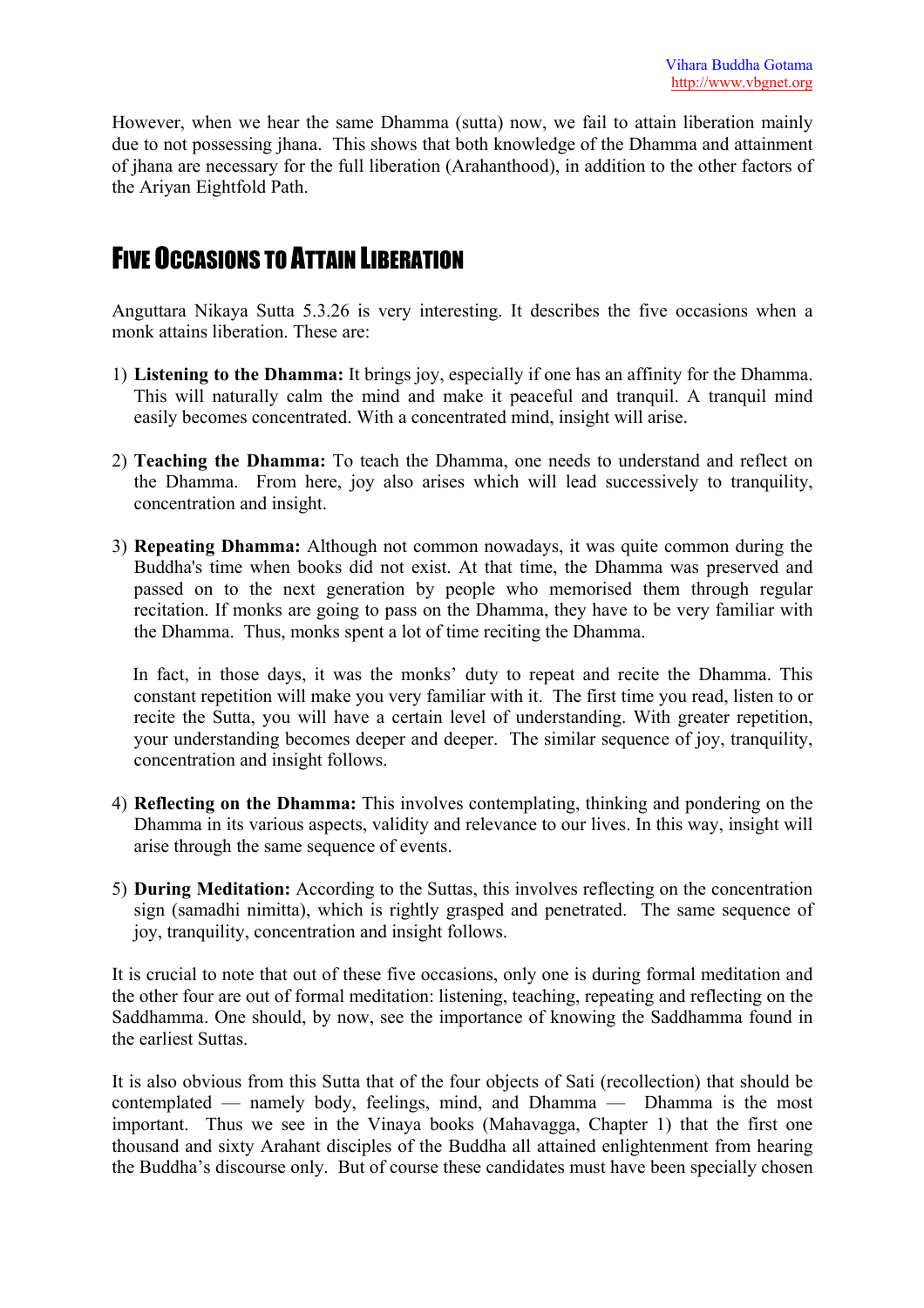by the Buddha because of their having attained jhana this lifetime or in their previous human lifetime, since jhana is the necessary condition for Arahanthood as stated in Suttas A.N. 9.36, M.N. 52, 64, etc..

In these five occasions, the depth of insight depends on our perfection of the Noble Eightfold Path. For instance, deep insights are possible with Perfect Concentration (jhana) supported by the other seven factors of the Noble Eightfold Path. In this case, high attainments like Anagamin or Arahant can be expected. Concentration short of jhanas yields shallower insights. The result may be Sotapanna or Sakadagamin. This is clear from Anguttara Nikaya Suttas 3.85 and 9.12 mentioned earlier.

Chapter 1 of the Mahavagga (Vinaya Pitaka) also makes this quite clear. After the Buddha converted a thousand matted hair ascetics to become his disciples, the Buddha preached to them the Fire Discourse (Aditta Sutta) whereupon all one thousand of them became Arahants. Thereafter, the Buddha brought them to Rajagaha where King Bimbisara led twelve nahutas of laypeople to visit the Buddha. According to the Pali dictionary, a nahuta is "a vast number, a myriad", and according to the Commentary is 10,000. The Buddha gave them a graduated discourse on the Dhamma, basically on the Four Noble Truths, and all twelve nahutas (120,000!) of them attained the Vision of the Dhamma — first Path ariya attainment. Some of them may have practised meditation, but it is highly improbable that everyone of this large number of people would have done so.

### IMPORTANCE OF LISTENING TO DHAMMA

Earlier it was mentioned that one of the two conditions needed for the arising of Right View is listening to the Dhamma. This same Sutta (Majjhima Nikaya Sutta 43) states that after Right View is attained, five other important conditions are needed to support Right View for the final liberation, Arahanthood. They are:

- (i) Morality (sila),
- (ii) Listening to the Dhamma (dhammasavana),
- (iii) Discussion of the Dhamma (dhammasakaccha),
- (iv) Tranquilization of mind (samatha), and
- $(v)$  Contemplation (vipassana)<sup>9</sup>.

Samatha and vipassana are the two necessary ingredients of the Buddha's way of meditation. Besides meditation, one has to do the other three things. It is obvious that by meditation alone, one cannot become an Arahant. On top of Right View, meditation has to be supported by moral conduct, listening to the Dhamma, and discussing the Dhamma. Indeed, a sound knowledge of the Suttas and practice of all the other components of the Ariyan Eightfold Path are of paramount importance.

The above Sutta, together with the earlier mentioned Samyutta Nikaya Sutta 45.1.8 prove the necessity of listening to the Dhamma from the first step (i.e. to attain Right View), until the very last step (i.e. to attain Arahanthood).

<span id="page-9-0"></span> $\overline{a}$  $9$  As explained in Anguttara Nikaya Sutta 2.3.10, the practice of vipassana leads to insight. Therefore, vipassana cannot be insight, but contemplation.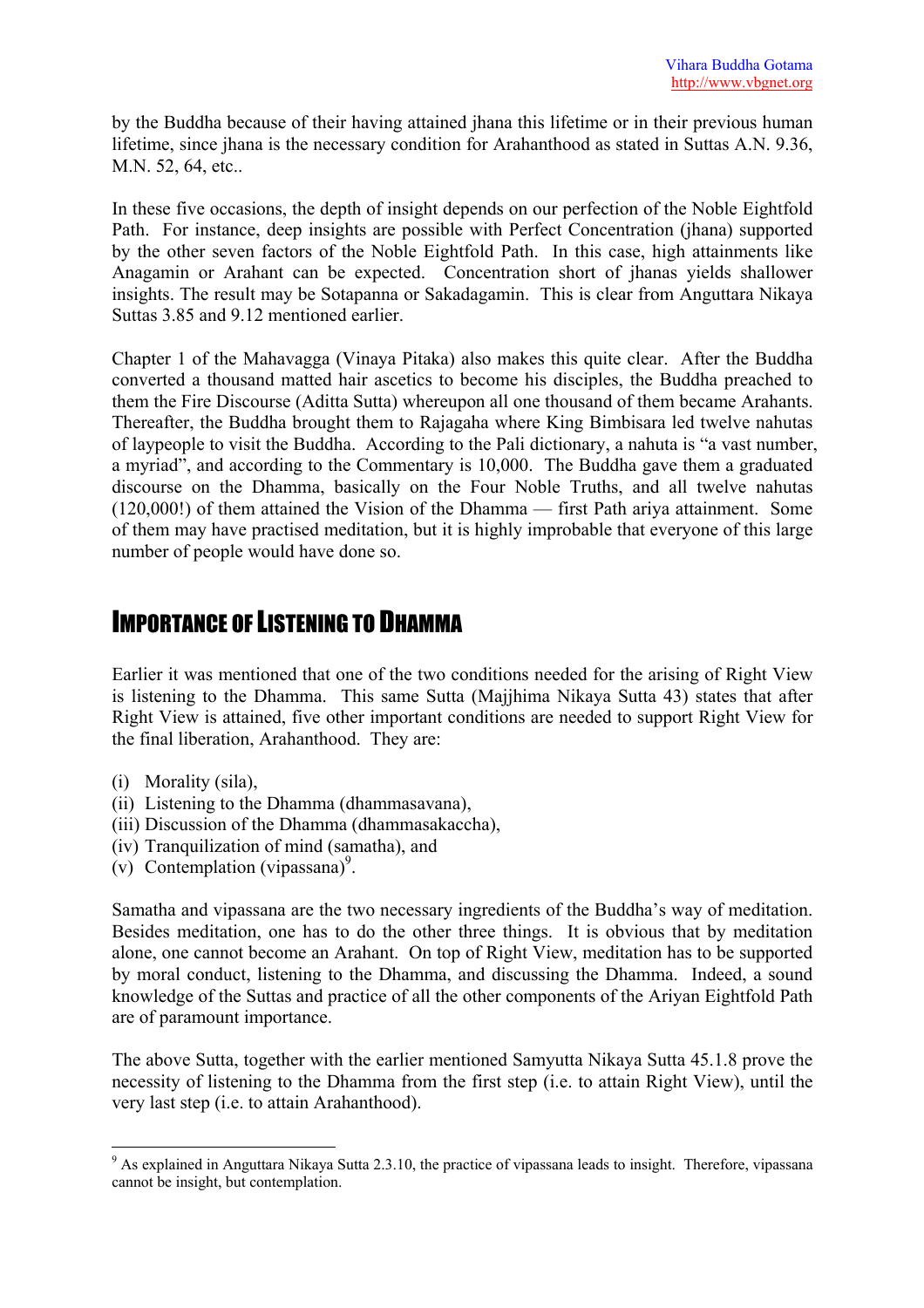In Samyutta Nikaya Sutta 38.16, it is said that even after persons renounce and become monks, it is difficult to practise in accordance with the Dhamma. But Digha Nikaya Sutta 16 says that if monks were to live the holy life perfectly according to Dhamma-Vinaya, the world would not lack for Arahants. Now to practise the Dhamma perfectly, one has to be perfectly knowledgeable about the Buddha's instructions in the Suttas.

# **CONCLUSION**

 $\overline{a}$ 

Nowadays, some lay people practise meditation without studying the Suttas and become presumptuous of their attainments. Their pride increases while their attachments do not decrease. If they are practising according to the Dhamma their defilements and unwholesome qualities, including pride, should certainly not increase.

As stated in Anguttara Nikaya Sutta 8.2.19, *" … in this Dhamma-Vinaya there is a gradual training, a gradual practice, a gradual progress, with no abruptness (na ayatakena), such as a penetration of knowledge (annapativedha)." Adherence to the Buddha's instructions in the Suttas and Vinaya[10 i](#page-10-0)s very important to ensure that we practise the correct (and therefore shortest) Path.* Once we see that there is a very clear and definite Path out of the distressful round of rebirths as shown to us by the Buddha, we will turn away from the worldly path and follow the Ariyan Path according to the Buddha's discourses.

Anguttara Nikaya Sutta 7.67 gives the parable of the carpenter's adze-handle. In this parable the Buddha said that a carpenter, while inspecting the handle of his adze, sees thereon the marks of his fingers and thumb. However, he knows not how much of the adze-handle was worn away that day, the previous day, or at any time. Yet, he knows when the wearing away has reached its limit. Similarly, in the practice of the holy life a monk does not know how much defilements have been worn away that day, the previous day or at any time, yet knows just when the wearing away reaches its limit. This parable implies that a monk cannot accurately say what spiritual level he is at. He can only be sure once he has attained Arahanthood.

According to Samyutta Nikaya Sutta 56.4.9, once a person has attained understanding of the Four Ariyan Truths (i.e. attained Right View) he would no more gaze at the face of a monk and think "Surely this Reverend is one who knowing knows and seeing sees!" In other words, the perennial search in ignorance for a Teacher figure has ended. He realizes that the Teacher is here before him — the Suttas (and Vinaya for monastics)! But, if he needed a good friend (kalyanamitta) to assist him, he would now know how to look for a suitable one.

<span id="page-10-0"></span><sup>&</sup>lt;sup>10</sup> Vinava normally refers to the disciplinary code for monks and nuns only. For laypersons, keeping the five precepts everyday, eight precepts once a week, and right livelihood would be relevant.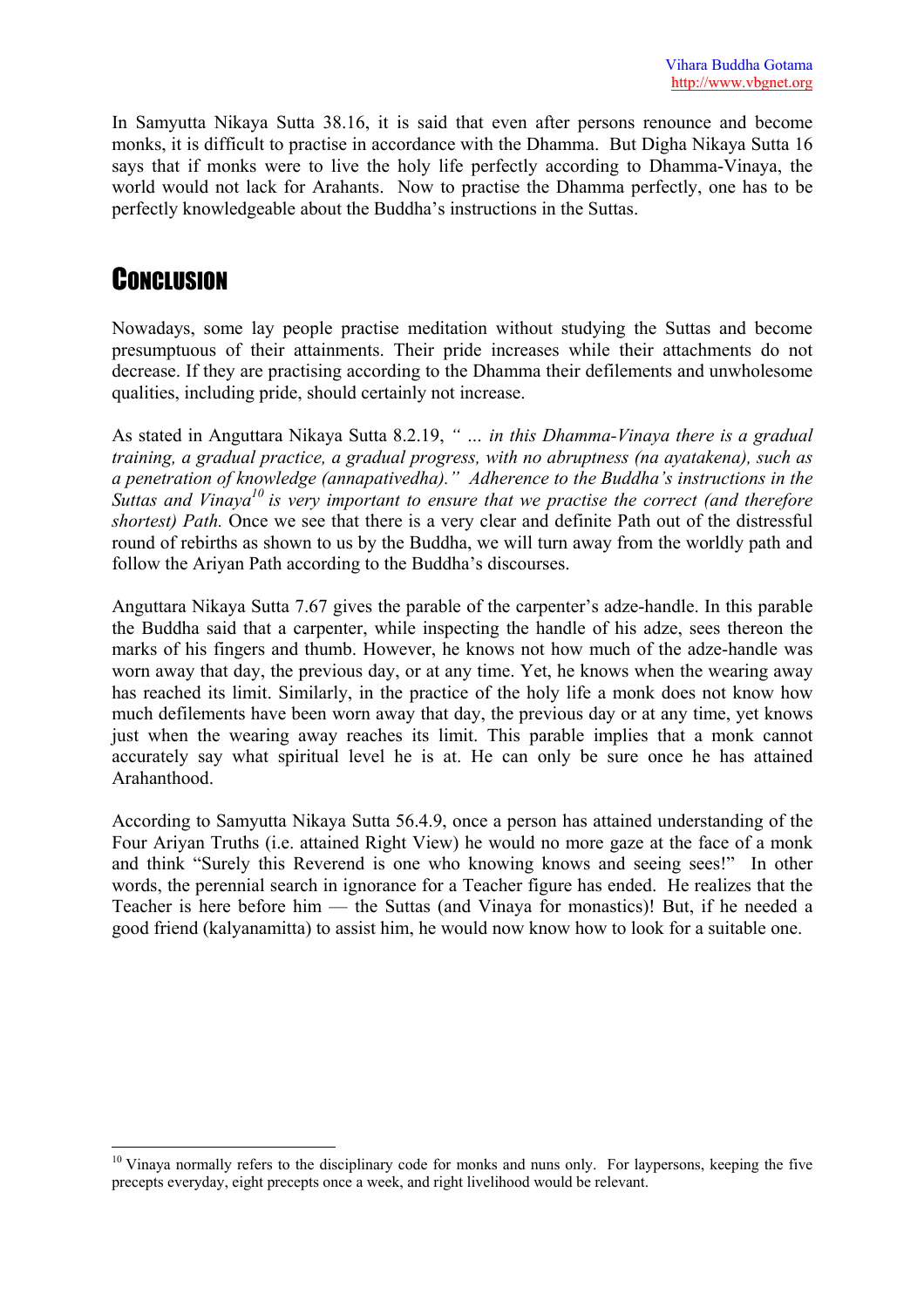# BRIEF SUGGESTIONS ON HOW TO APPROACH THE NIKAYAS

It is recommended that one starts off by investigating the Anguttara Nikaya, followed by the Samyutta Nikaya. These are the two most important Nikayas because they contain the most Suttas and, therefore, the most information. Thereafter, study the Digha Nikaya and, lastly, the Majjhima Nikaya (being probably the most difficult to understand). It is not essential to learn Pali and study the original Pali texts, although that is the best. Existing translations, although not perfect, are good enough for one to get a solid understanding. However, if one can check the Pali dictionary for some of the translations which are doubtful, that will be good.

In studying the Nikayas for the first time, one would find some Suttas difficult to understand. However, one should plod on and as one studies more Suttas, one begins to understand those earlier problematical Suttas. This is similar to assembling a jigsaw puzzle. In the beginning one cannot see the overall picture. Only when more pieces are assembled can the picture begin to form. The Nikayas should be studied again and again to get a good understanding.

Although other books (e.g. the Commentaries and Sub-commentaries) may be helpful, they are not recommended (except for scholars) because they consume too much time. Besides, they have been found to contain some opinions which are not consistent with the earliest Suttas. Having studied the Nikayas, it is better to utilize your time for meditation, and put the Dhamma into practice etc.. However, some people may not be able to make a thorough study of the Nikayas, yet they can acquire the wholesome and potentially liberating habit of regularly reading from the Nikayas and reflecting on what they have read.

Remember, not to study is one extreme and studying too much is another. Avoiding the extremes, we should (as the Buddha advised) investigate the Buddha's words found in the earliest Suttas, and put forth earnest effort according to those words in the practice of the Noble Eightfold Path.

# REFLECTIONS FROM THE BUDDHA'S WORDS

"There are, Nigrodha, unwholesome things that have not been abandoned, tainted, conducive to rebirth, fearful, productive of painful results in the future, associated with birth, ageing and dying. It is for the abandonment of these things that I teach the Dhamma. If you practise accordingly, these tainted things will be abandoned, and the things that make for purification will develop and grow, and you will all attain to and dwell, in this very life, by your own insight and realisation, in the fulness of perfected wisdom."

Buddha, *Digha Nikaya Sutta 25*

"Monks, train yourselves thus: To these very Suttas will we listen, give a ready ear, understand, recite and master them."

Buddha, *Samyutta Nikaya Sutta 20.7* 

"Monks, be a lamp unto yourselves, be a refuge unto yourselves, with no other refuge. Take the Dhamma as your lamp, take the Dhamma as your refuge, with no other refuge."